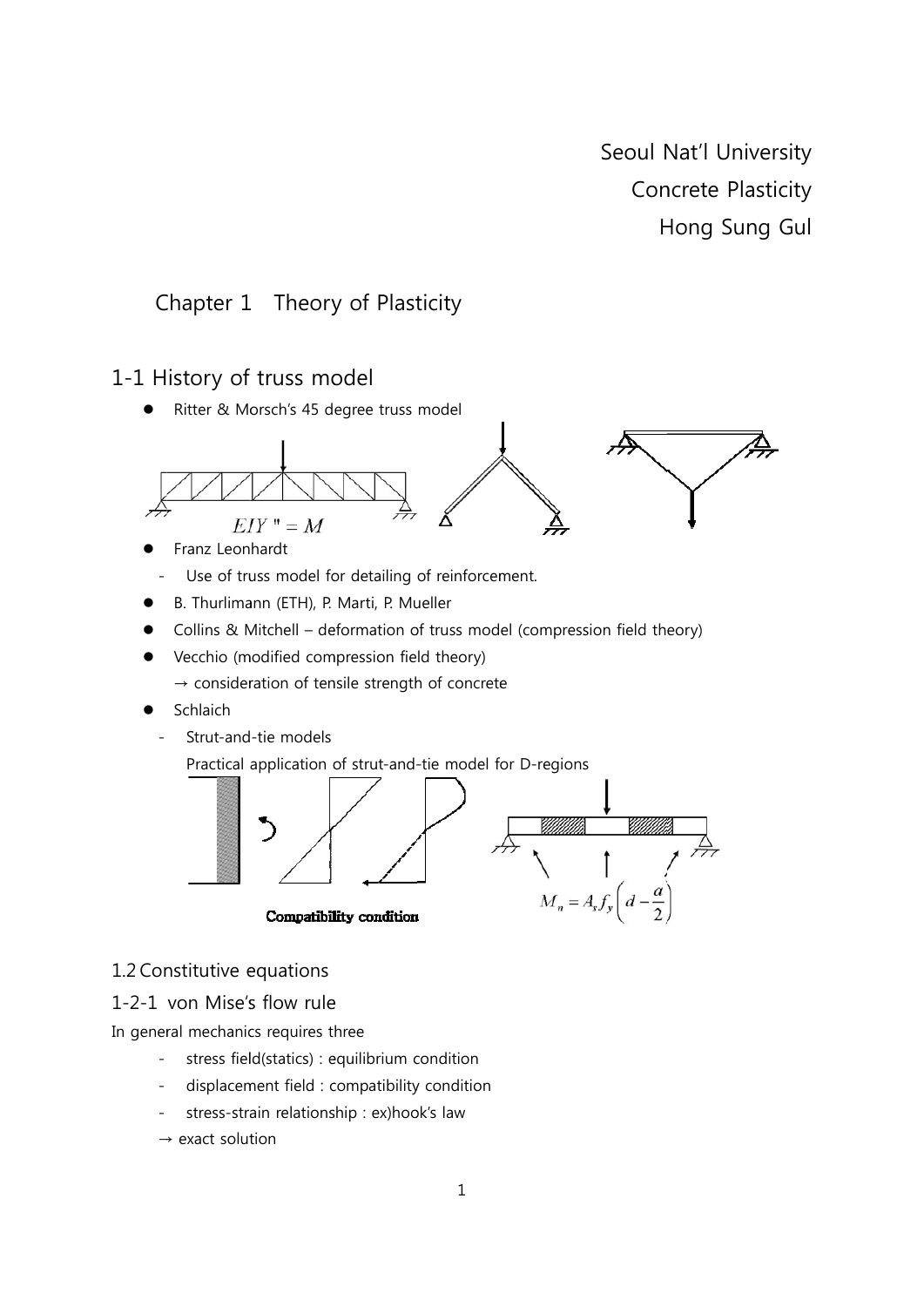Relationship between strength and plastic deformation vectors Ex) interaction curve for columns



#### 1-2-2 von Mises flow rule

•

• Consider a rigid plastic material for dissipation energy : irreversible energy



- For given stresses and strain definition of yield surfaces
	- qeneralized stresses :  $\leftarrow$  M, V, P ( $\sigma$ ,  $\tau$  .......)
	- generalized strains :  $q_i \leftarrow \Phi$ ,  $\Delta(\varepsilon, \gamma$  .....)
- To explain yield conditions for a uniaxial state and combined stresses  $\sigma \leq f_{y}$  (for a uniaxial stress state)  $\rightarrow f(Q_{i} \leq 0)$  (generalized form)

For combined stress states a boundary represents

 $f(Q_{\!\scriptscriptstyle 1},Q_{\!\scriptscriptstyle 2},......,Q_{\!\scriptscriptstyle n})\!=\!0\;$  : yield surface



 $f \geq 0 \rightarrow$  yielding

On the yield surface we have the dissipation work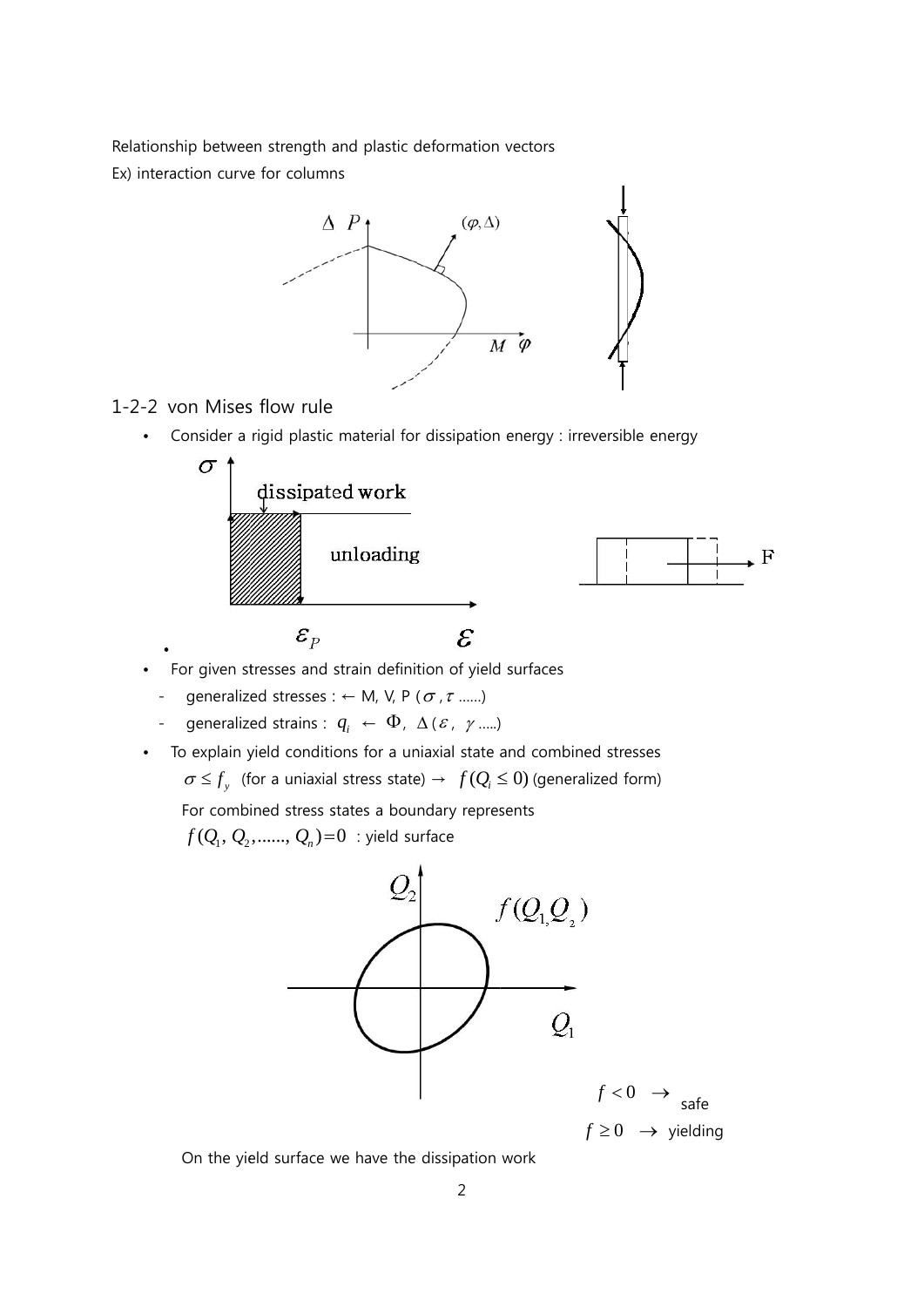$$
D = \int_{v} (Q_1 q_1 + \dots + Q_n q_n) dv = \int w dv
$$

• Von Mises's hypothesis on Maximum work

The stresses corresponding to a given strain field assume such values that W becomes large as possible

$$
\varepsilon = (q_1, q_2, \dots, q_n)
$$
  
\n
$$
\overline{\sigma} = (Q_1, Q_2, \dots, Q_n)
$$
  
\n
$$
\rightarrow W = \overline{\sigma} \cdot \overline{\varepsilon}
$$

If  $\overline{\epsilon}$  is assumed  $\overline{\sigma}$  is to be determined so that W becomes as large as possible

- f is convex
- A closed surface contains Q( 0 , 0 , 0 ,…..)

We need to prove the convexity and the normality rule

$$
W = \boldsymbol{\sigma} \cdot \boldsymbol{\varepsilon} = \boldsymbol{\Sigma} \cdot \boldsymbol{\sigma} \cdot \boldsymbol{\varepsilon} \cdot \cos \theta
$$

if  $\overline{\epsilon}$  is assumed given  $\overline{\sigma}$  is to be determined such that W is as large as possible  $f(\overline{\sigma}) = 0$ 

$$
\delta W = W (Q_i + \delta Q_i) - W (Q_i)
$$
  
=  $W (Q_i) + \frac{\partial w}{\partial \theta_i} \delta Q_i + \frac{\partial^2 w}{\partial \theta_i^2} (\delta Q_i)^2 + \dots + (-W(Q_i))$   
=  $\delta Q_i q_i = 0 \longrightarrow \textcircled{a}$   
 $\delta f = f (\theta_i + \delta \theta_i) - f (\theta_i)$   
=  $\frac{\partial f}{\partial \theta_i} \delta \theta_i = 0 \longrightarrow \textcircled{b}$ 

From Eq's @ and  $\omega$ 

$$
q_i = \lambda \frac{\partial f}{\partial \theta_i}
$$

(normality rule)

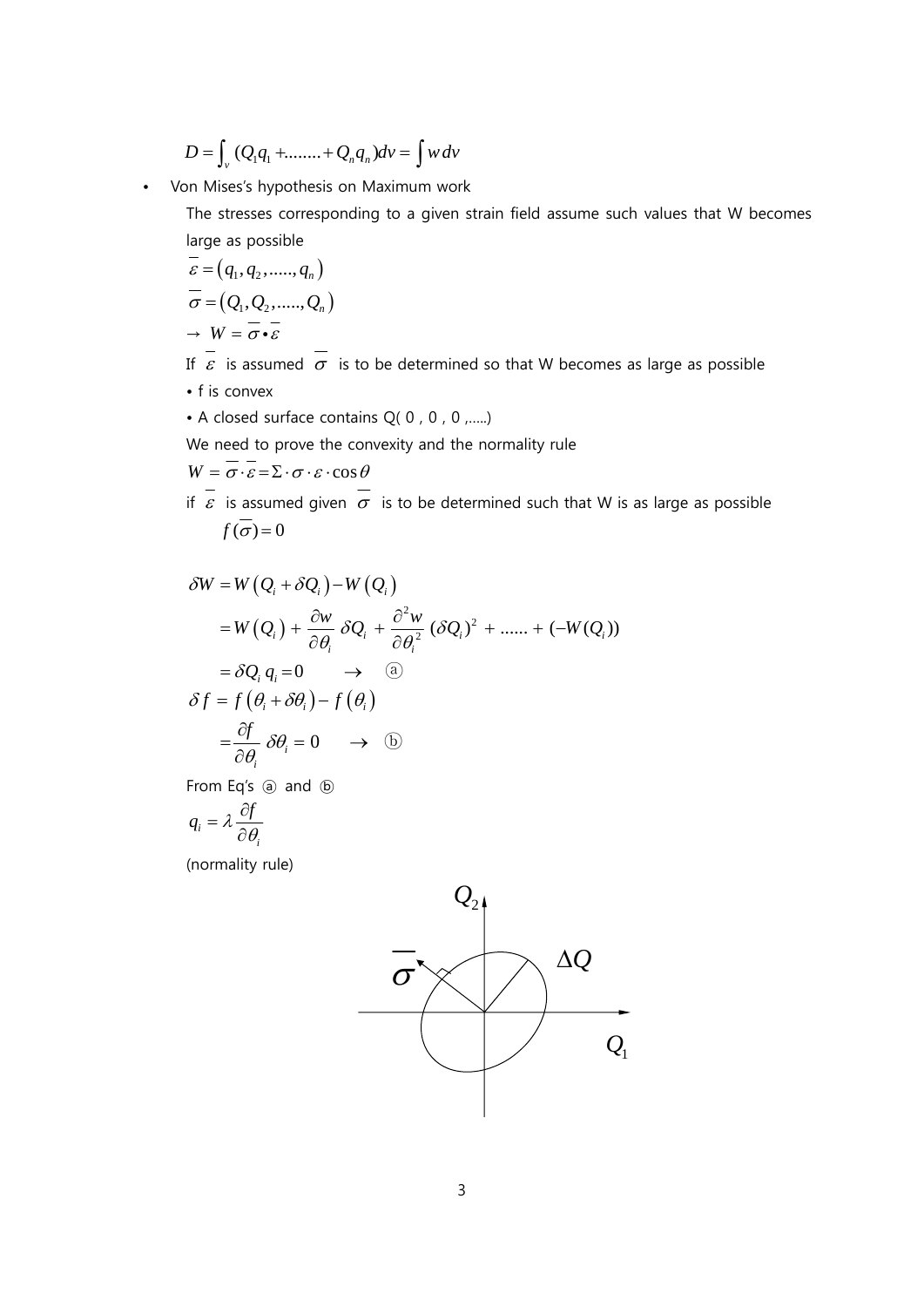

Plastic strain increments or equivalently, plastic strain rates are of primary interest at collapse. A failure mechanism is determined by the ratios of the plastic strain increments; their absolute values are irrelevant since only infinitesimal deformations are considered. In order to avoid complex formulations, the notation without the superscript for the plastic strain rates will be used. The strain rates do not represent differentiation

of the strains with respect to the physical time *t*; rather, *t* is just a scalar, and products are thus termed work or dissipation rather than power or rate of dissipation.

Fig. 3.1 (a) shows a yield surface determined by the yield condition enclosing an a plastic domain . For states of stress below the yield limit, the body remains rigid, while for stress combinations at the yield surface,

, plastic flow may occur. Assuming that the a plastic domain is convex and that the plastic strain increments at failure are perpendicular to the yield surface, i.e., that the associated flow or normality rule is valid,

 $\varepsilon = \kappa \cdot \text{grad}\Phi$  (3.1)

where κ denotes an arbitrary non-negative factor, one obtains

$$
\sigma \sigma^* - (\ \varepsilon \varepsilon \cdot \cdot \geq 0 \, (3.2)
$$

where is the actual stress state at the yield surface corresponding to , and is any other stress state at or within the yield surface, Fig. 3.1 (a). Rearranging Eq. (3.2) one obtains (3.3)

which is the principle of maximum energy dissipation postulated by von Mises [102]. According to this principle, the (virtual) dissipation per unit volume done on a given plastic strain rate assumes a maximum for the associated (or compatible) state of

1-3 Extreme principles for rigid-plastic materials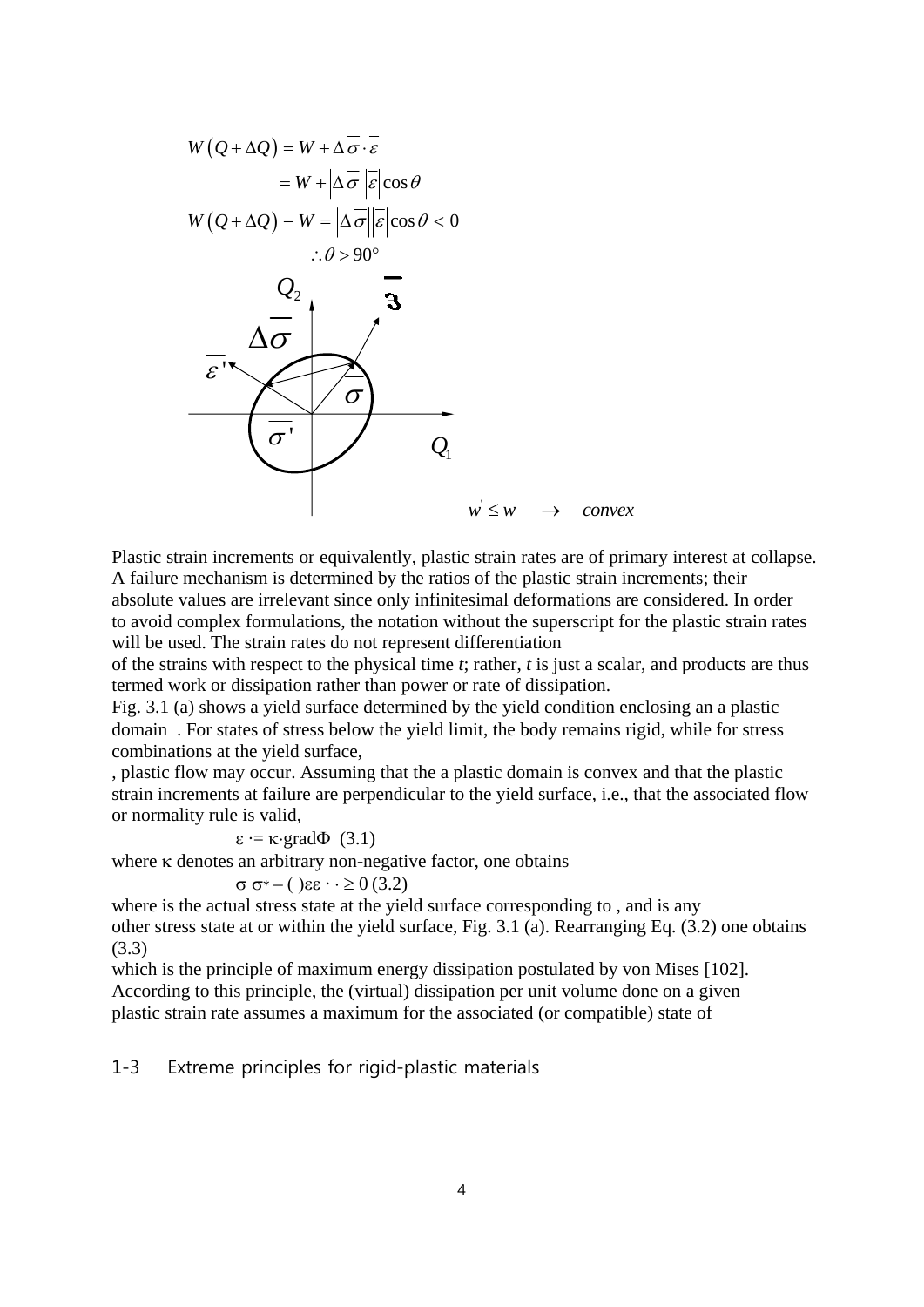

#### 1-3-1 T The lower bound th eorem

If an equilibrium distribution of stress  $\sigma_{ij}^E$  can be found which balance the body force  $F_i$  in  $\nu$ and the applied load  $T_i$  on stress boundaries  $A_T$  and is everywhere below the yield surface  $f\left(\sigma_{ij}^{\phantom{ij}E}\right)$  < 0, then the body at load  $\phantom{i}T_i$ ,  $\phantom{i}F_i$  will not collapse.

(proof)

If the body at  $T_i$ ,  $F_i$  collapse, then a collapse pattern with actual stresses  $\sigma_{ij}^{c}$ , strain rates  $\varepsilon_{ij}^{\ \ c}$ , and displacement rate  $\ \dot{u}_i^{\ c}$  exist.



two equilibrium systems exist.



 $\rightarrow$  principle of virtual work

$$
\int_{A'} T_i^c \dot{u}_i^c dA + \int_{\nu} F_i^c \dot{u}_i^c d\nu = \int_{\nu} \sigma_{ij}^c \dot{\varepsilon}_{ij}^c d\nu
$$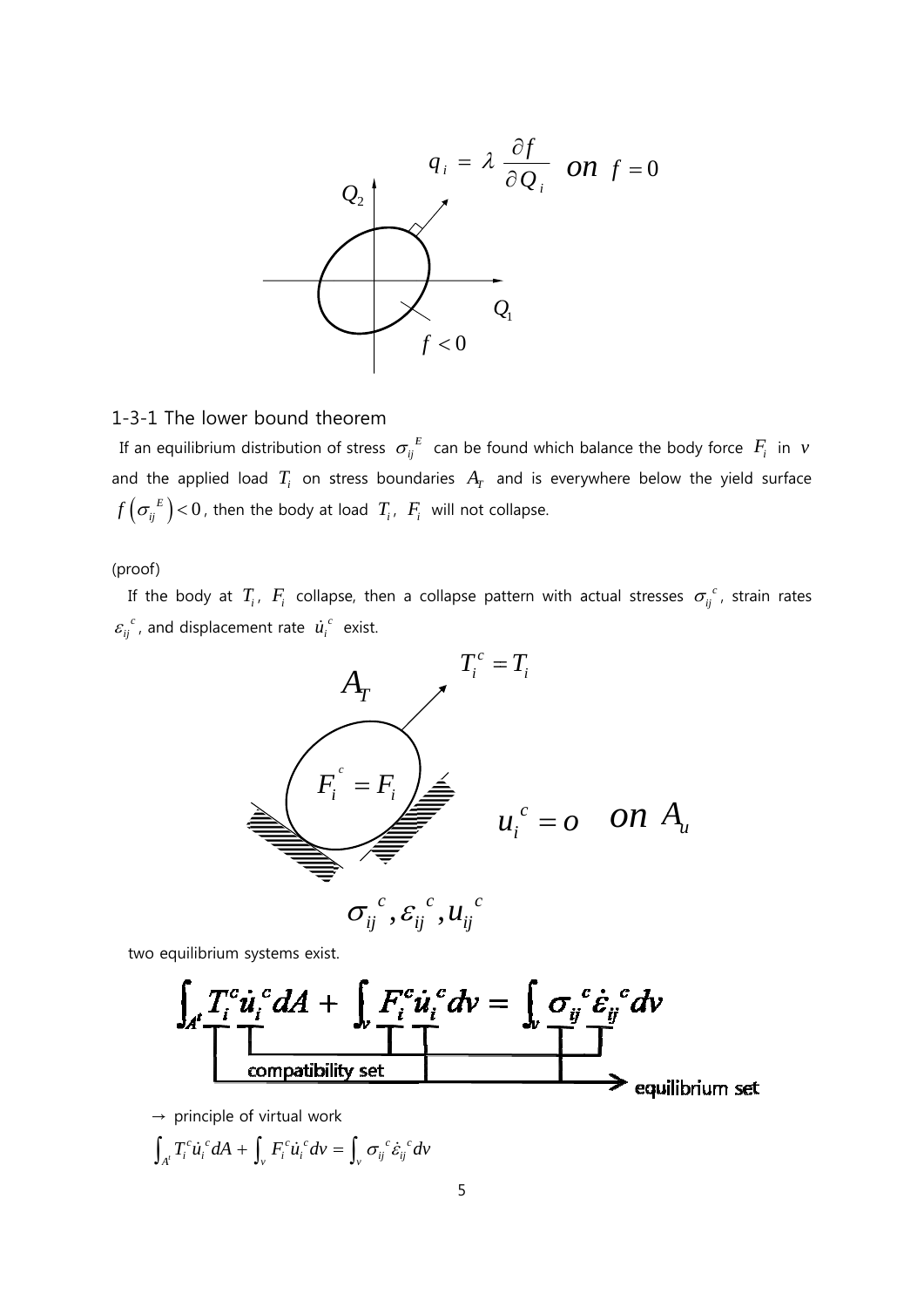$$
\int_{\mathbf{v}} \left( \sigma_{ij}^c - \dot{\sigma}_{ij}^E \right) \dot{\varepsilon}_{ij}^c d\mathbf{v} = 0
$$
\nplastic

\n
$$
\left( \sigma_{ij}^c - \dot{\sigma}_{ij}^E \right) \dot{\varepsilon}_{ij}^c > 0 \quad \text{for } \dot{\sigma}_{ij}^E \quad (*)
$$
\n(\*) cannot be true Q,E,D

\n
$$
w' \leq w
$$

## 1-3-2 t the upper bound th eorem

theorem m

A load  $p_i$  for which

 $\sum p_i v_i > \int w dv = \int \overline{\sigma} \cdot \overline{\varepsilon} dv$ 

that is a load performing work greater than P, cannot be carried by the body.

(proof)

Assume the load can be carried by the body. If so a statically admissible distribution  $Q_i^+$ corresponding to stress on or within the yield surface can be found for the load  $P_i$ 



By the principle of virtual work

$$
\Sigma p_i v_i = \int_{v} \overline{\sigma} \cdot \overline{\varepsilon} \, dv
$$

It is not certain that  $|Q_i|^*$  corresponding to the flow rule corresponds to the strain  $|\bar{\varepsilon}|$ 

$$
pv_i > \int \overline{\sigma} \cdot \overline{\varepsilon} \, dv
$$
  
\n
$$
\Sigma p_i v_i > \overline{\sigma} \cdot \overline{\varepsilon} \, dv
$$
  
\n
$$
\int_{v} \overline{\sigma} \cdot \overline{\varepsilon} \, dv \ge \int \overline{\sigma} \cdot \overline{\varepsilon} \, dv
$$
  
\n
$$
\int \overline{\sigma} \cdot \overline{\varepsilon} \, dv \ge \Sigma p_i v_i \rightarrow \text{contradict}
$$

Test shows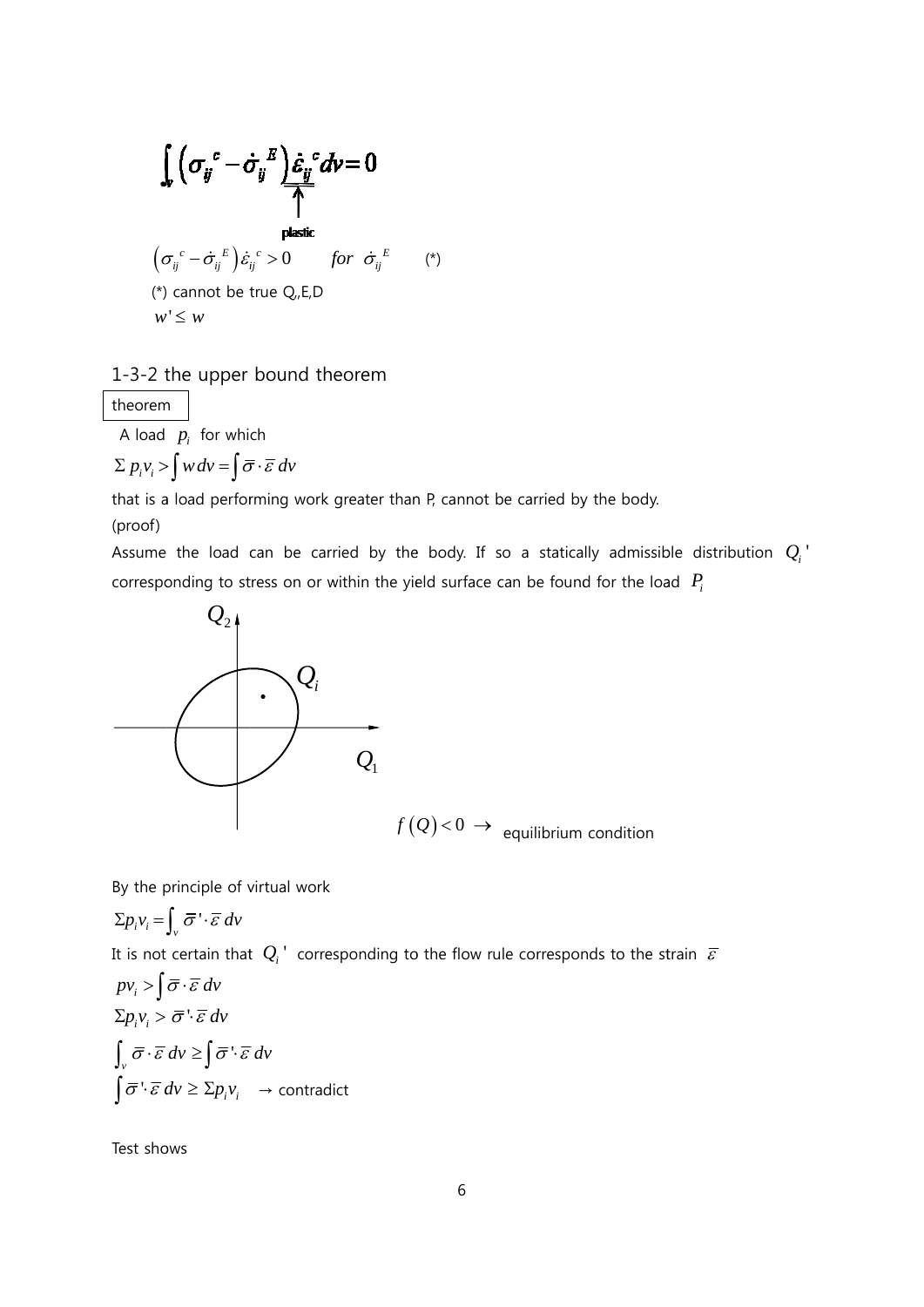$$
v = \gamma_0 = 1.52 - 0.83x \ge 1
$$

For pure shear and normal strength concrete

$$
v = \gamma_0 = 0.7 - \frac{f_c}{200}
$$

Higher strengths lead to higher sensitivity to load induced micro-cracking

Effect of macro-cracks on strength

- Crack directions may change several times
- Sliding reduction factor  $\gamma_s$



Cohesion: 50% reduction 

Tensile strength is zero when  $w = 0.1$ mm  $\varphi = 37^{\circ}$ 



## 1-3-3 the uniqueness theorem

Between lower and upper bounds we have definitely an exact solution that is complete solution

- by lower solution  $Q_s \leq Q_R$
- by upper bound solution  $\epsilon$

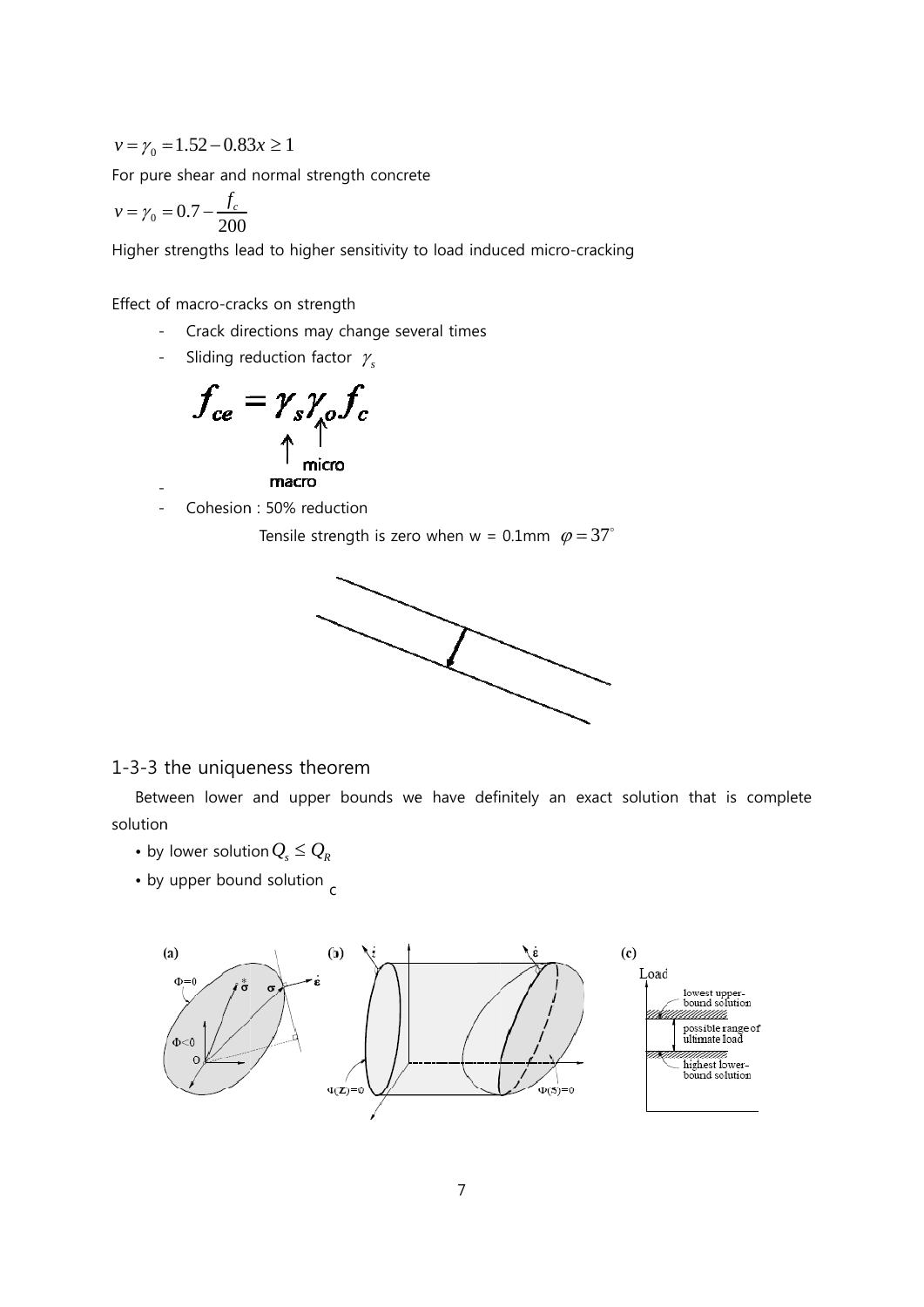#### 1-4 the solutions of plasticity problems

- lower bound solution (discontinuous stress field)
- upper bound solution (discontinuous displacement field)

The static or lower-bound method of the theory of plasticity is based on the lower bound theorem. Starting from statically admissible states of stress or stress fields everywhere at or below yield, one attempts to maximize the associated ultimate load. According to the lower-bound theorem, the ultimate load is equal to or higher than the highest load found in this way and hence, the static method yields safe or lower-bound solutions for the actual ultimate load. Note that a state of stress obtained from a linear elastic analysis represents a statically admissible stress field since equilibrium and static boundary conditions are satisfied. Hence, although the elastically determined state of stress normally deviates from the actual state of stress in the structure, Chapter 3.1, design "based on the theory of elasticity" can be justified by the lower-bound theorem of limit analysis.

The kinematic or upper-bound method of the theory of plasticity is based on the upper-bound theorem. Starting from kinematically admissible states of deformation or failure mechanisms, one attempts to minimize the associated ultimate load. According to the upper-bound theorem, the ultimate load is equal to or lower than the lowest load found in this way and hence, the kinematic method yields unsafe or upper-bound solutions for the actual ultimate load.



### 1-5 reinforced concrete structures

Lower bound theorem : design

- ex)  $\eta$  moment or forces may be chosen how to select the redundant moment
- minimizing the total amount of bending reinforcement

$$
\int \frac{M^2}{EI} dx \to \min
$$